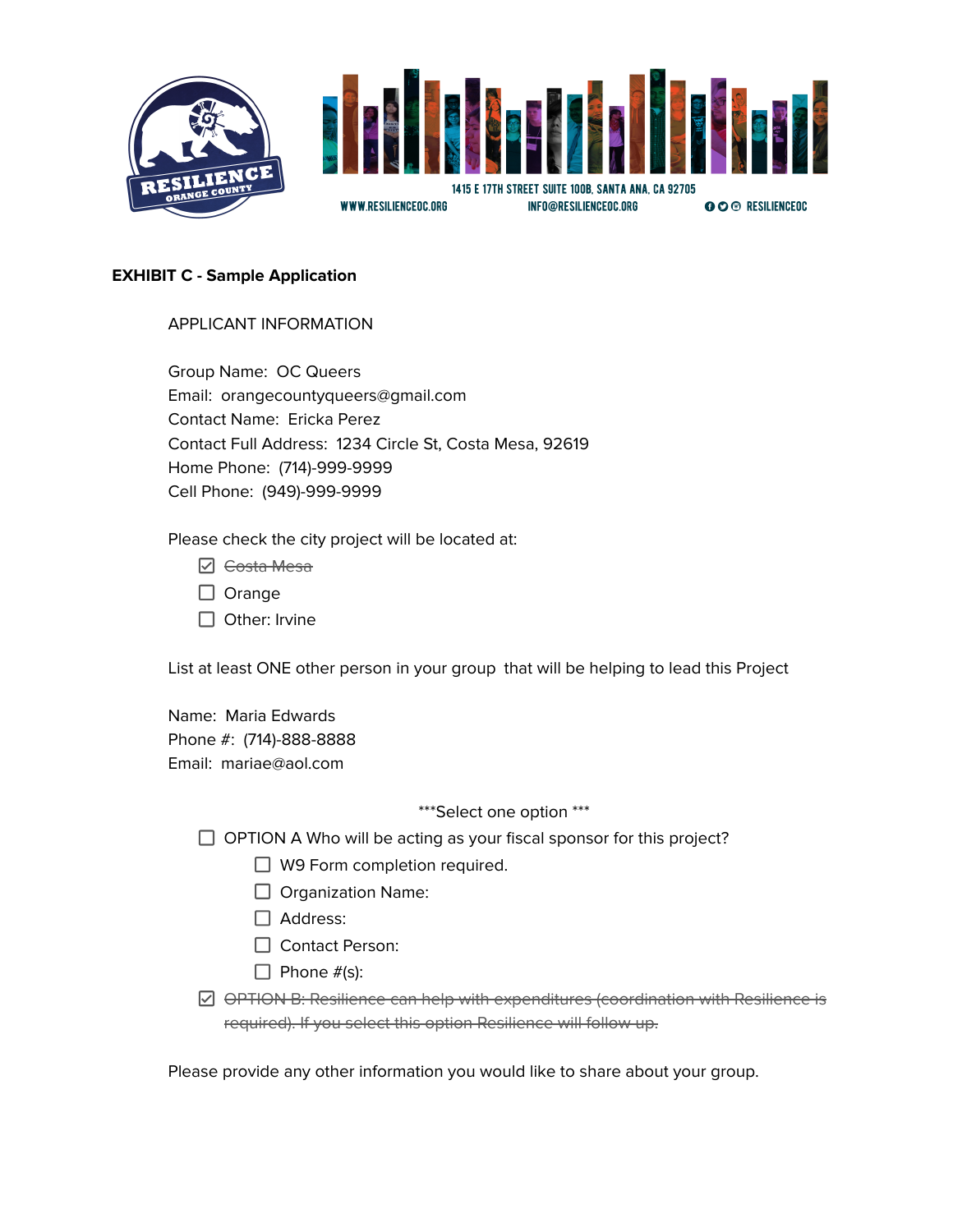

(Sample) PROJECT INFORMATION:

| Title of Project: OC Queers                          |
|------------------------------------------------------|
| Location and Date(s): Costa Mesa, CA; April 1-May 30 |
| Amount Requested (attach proposed budget): \$1000    |
| How many residents will your project benefit? 50+    |

In what areas will your project be focused in? (Select all that apply)

- $\n  $\Box$ \n *Education*$
- Civic Engagement
- □ Youth Empowerment/Development
- $\Box$  Healthcare
- $\Box$  Mental Health Care
- $\Box$  Transportation
- **⊘** Arts and crafts
- **Ø** <del>LGBTQ</del>
- $\Box$  Immigration
- $\Box$  Criminal Justice
- $\Box$  Other:

Please provide a brief description of your project. (ex. What is your project about? Why is your project focused on the selected area above?)

This project is focused on creating a mural within Costa Mesa that celebrates local QTBIPOC (Queer, Trans, Black, Indigenous and People of Color) history and lives. The mural is going to be painted at a shared outside wall between 2 LGBTQ+ small businesses that are current partners of OC Queers.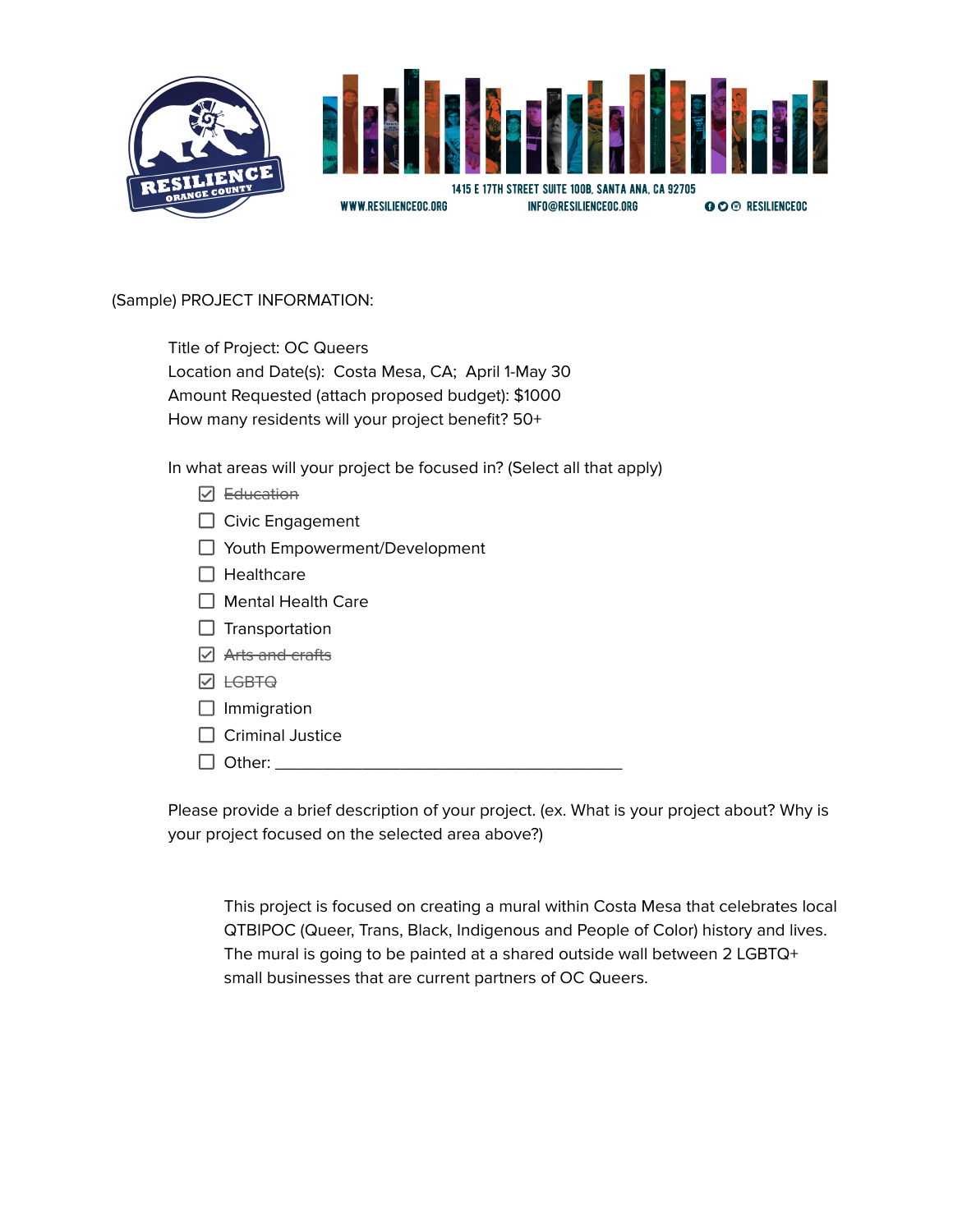

### PROJECT DESCRIPTION

How will your project benefit your community and create opportunities to have conversations on how to improve community health, safety and wellness in general? (must benefit at least 10 young people) (Please attach a calendar with project details):

There 10+ students involved with OC Queers creating the design and putting the work into that mural. Furthermore, the mural piece is a way of building community through the process of painting and gathering within that space during important events such as Trans Day of Remembrance.

How can you continue to stay involved with Resilience's related work even after the mini-grant program? How can you help make sure your program continues to grow?

Although the project would be done within the time span of 2 months (design and labor), OC Queers plans on expanding and partnering with other business to create even more mural pieces in front of QTIBIPOC businesses. Moreover, as the project is replicated, it can be focused on local QTIBIPOC history that celebrates the community.